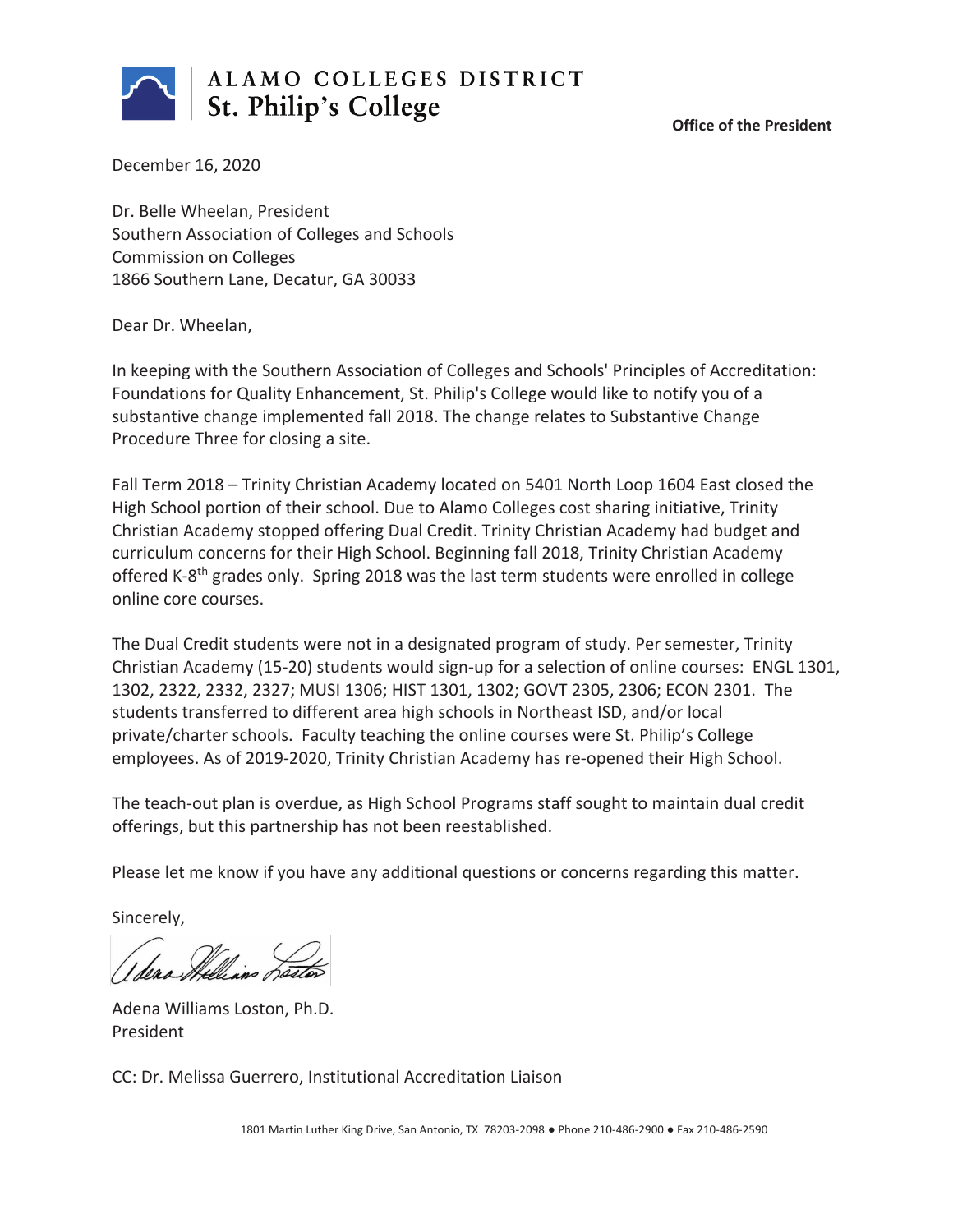## **Teach-out Plan**

## Trinity Christian Academy – Associate of Arts Dual Credit

A teach-out plan is a written plan developed by an institution that provides for the equitable treatment of students if an institution, or an institutional location that provides fifty percent or more of at least one program, ceases to operate before all students have completed their program of study, and may include, if required by the institution's accrediting agency, a teachout agreement between institutions. Teach-out plans must be approved by SACSCOC in advance of implementation.

## **To be approved, a teach-out plan must include the following information:**

1. Date of closure (date when new students will no longer be admitted) In Fall 2018, Trinity Christian Academy, located on 5401 North Loop 1604 East, closed the high school portion of their school due to budget and curriculum concerns, offering only K-8<sup>th</sup> grades. Due to Alamo Colleges cost sharing initiative, Trinity Christian Academy stopped offering dual credit. Trinity Christian Academy discussed the possibility of reopening the high school portion of their school and offering dual credit with St. Philip's College again, but this did not occur. Spring 2018 was the last time students were enrolled in college online core courses.

2. An explanation of how affected parties (students, faculty, staff) will be informed of the impending closure.

Students and parents were informed by the Trinity Christian Academy administration and counselors through internal communication, both face-to-face and written documentation. St. Philip's College (SPC) was informed of the closing of their high school by the Trinity Christian Academy high school liaison via e-mail.

3. An explanation of how all affected students will be helped to complete their programs of study with minimal disruption.

Dual Credit students were not in a designated program of study. Per semester, Trinity Christian Academy (15-20) students would sign up for a selection of online courses: ENGL 1301, 1302, 2322, 2332, 2327; MUSI 1306; HIST 1301, 1302; GOVT 2305, 2306; ECON 2301. The students transferred to different area high schools in Northeast ISD, and/or local private/charter schools. If available, the students received dual credit opportunities at their new high schools.

4. An indication as to whether the teach-out plan will incur additional charges/expenses to the students and, if so, how the students will be notified.

Dual Credit students did not pay for courses, so there was no cost to Dual Credit students. Trinity Christian Academy High School received an invoice for students who participated in online classes (Alamo Colleges Cost Sharing Model – effective fall 2017). There was no additional cost to Trinity Christian Academy after high school closure.

5. Copies of signed teach-out agreements with other institutions, if any.